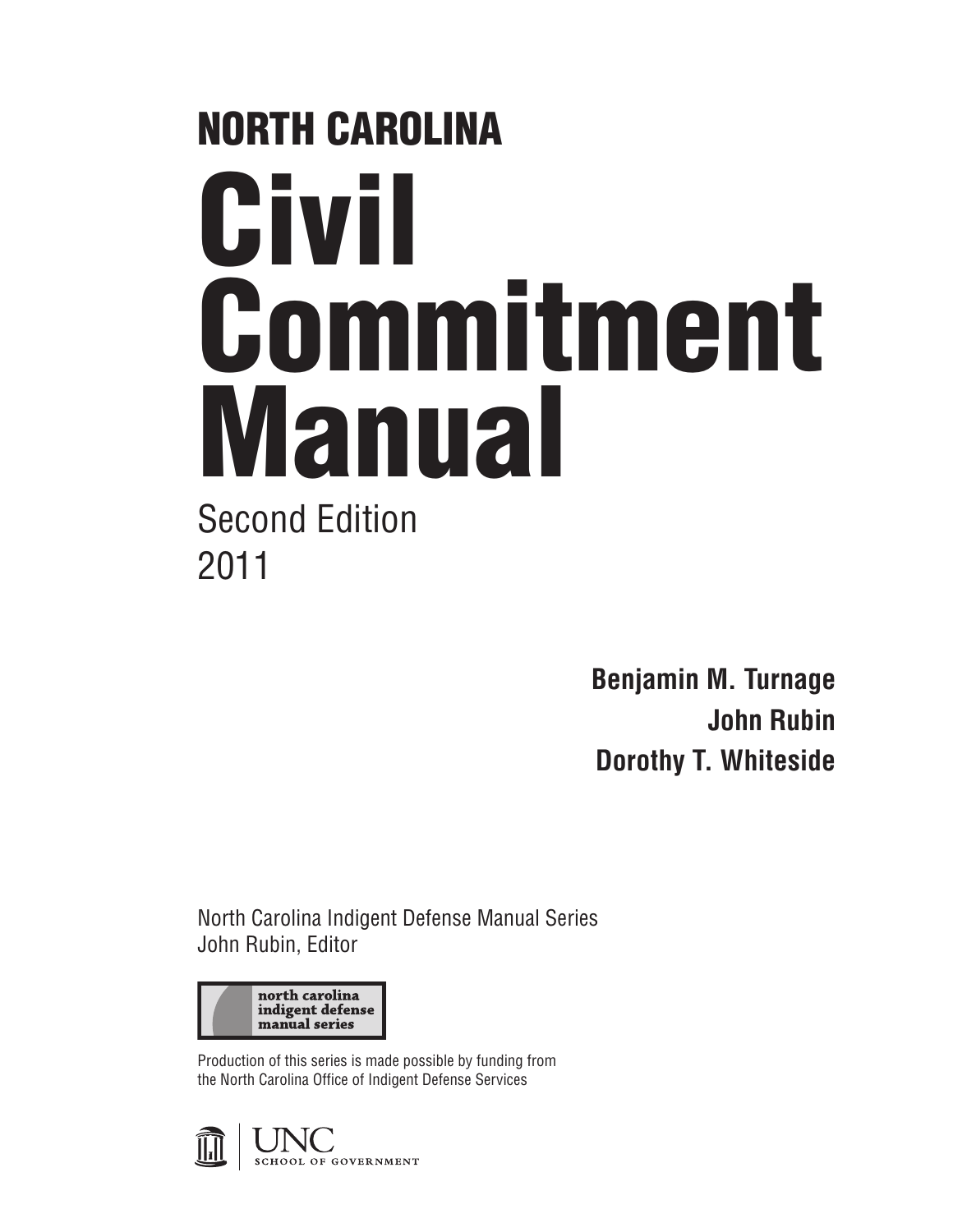The School of Government at the University of North Carolina at Chapel Hill works to improve the lives of North Carolinians by engaging in practical scholarship that helps public officials and citizens understand and improve state and local government. Established in 1931 as the Institute of Government, the School provides educational, advisory, and research services for state and local governments. The School of Government is also home to a nationally ranked graduate program in public administration and specialized centers focused on information technology, environmental finance, and civic education for youth.

As the largest university-based local government training, advisory, and research organization in the United States, the School of Government offers up to 200 courses, seminars, and specialized conferences for more than 12,000 public officials each year. In addition, faculty members annually publish approximately fifty books, book chapters, bulletins, and other reference works related to state and local government. Each day that the General Assembly is in session, the School produces the *Daily Bulletin*, which reports on the day's activities for members of the legislature and others who need to follow the course of legislation.

The Master of Public Administration Program is a full-time, two-year program that serves up to sixty students annually. It consistently ranks among the best public administration graduate programs in the country, particularly in city management. With courses ranging from public policy analysis to ethics and management, the program educates leaders for local, state, and federal governments and nonprofit organizations.

Operating support for the School of Government's programs and activities comes from many sources, including state appropriations, local government membership dues, private contributions, publication sales, course fees, and service contracts. Visit www.sog.unc.edu or call 919.966.5381 for more information on the School's courses, publications, programs, and services.

#### Michael R. Smith, Dean

Thomas H. Thornburg, Senior Associate Dean Frayda S. Bluestein, Associate Dean for Faculty Development Todd A. Nicolet, Associate Dean for Operations Ann Cary Simpson, Associate Dean for Development and Communications Bradley G. Volk, Associate Dean for Administration

#### FACULTY

Gregory S. Allison David N. Ammons Ann M. Anderson A. Fleming Bell, II Maureen M. Berner Mark F. Botts Michael Crowell Shea Riggsbee Denning James C. Drennan Richard D. Ducker Joseph S. Ferrell Alyson A. Grine

Norma Houston (on leave) Cheryl Daniels Howell Jeffrey A. Hughes Willow S. Jacobson Robert P. Joyce Kenneth L. Joyner Diane M. Juffras Dona G. Lewandowski James M. Markham Janet Mason Christopher B. McLaughlin Laurie L. Mesibov

Kara A. Millonzi Jill D. Moore Jonathan Q. Morgan Ricardo S. Morse C. Tyler Mulligan David W. Owens William C. Rivenbark Dale J. Roenigk John Rubin John L. Saxon Jessica Smith Karl W. Smith

Carl W. Stenberg III John B. Stephens Charles Szypszak Shannon H. Tufts Vaughn Upshaw Aimee N. Wall Jeffrey B. Welty Richard B. Whisnant Gordon P. Whitaker Eileen R. Youens

© 2011 School of Government The University of North Carolina at Chapel Hill

Use of this publication for commercial purposes or without acknowledgment of its source is prohibited. Reproducing, distributing, or otherwise making available to a non-purchaser the entire publication, or a substantial portion of it, without express permission, is prohibited.

Printed in the United States of America

15 14 13 12 11 1 2 3 4 5

ISBN 978-1-56011-664-6

This publication is printed on permanent, acid-free paper in compliance with the North Carolina General Statutes.

Printed on recycled paper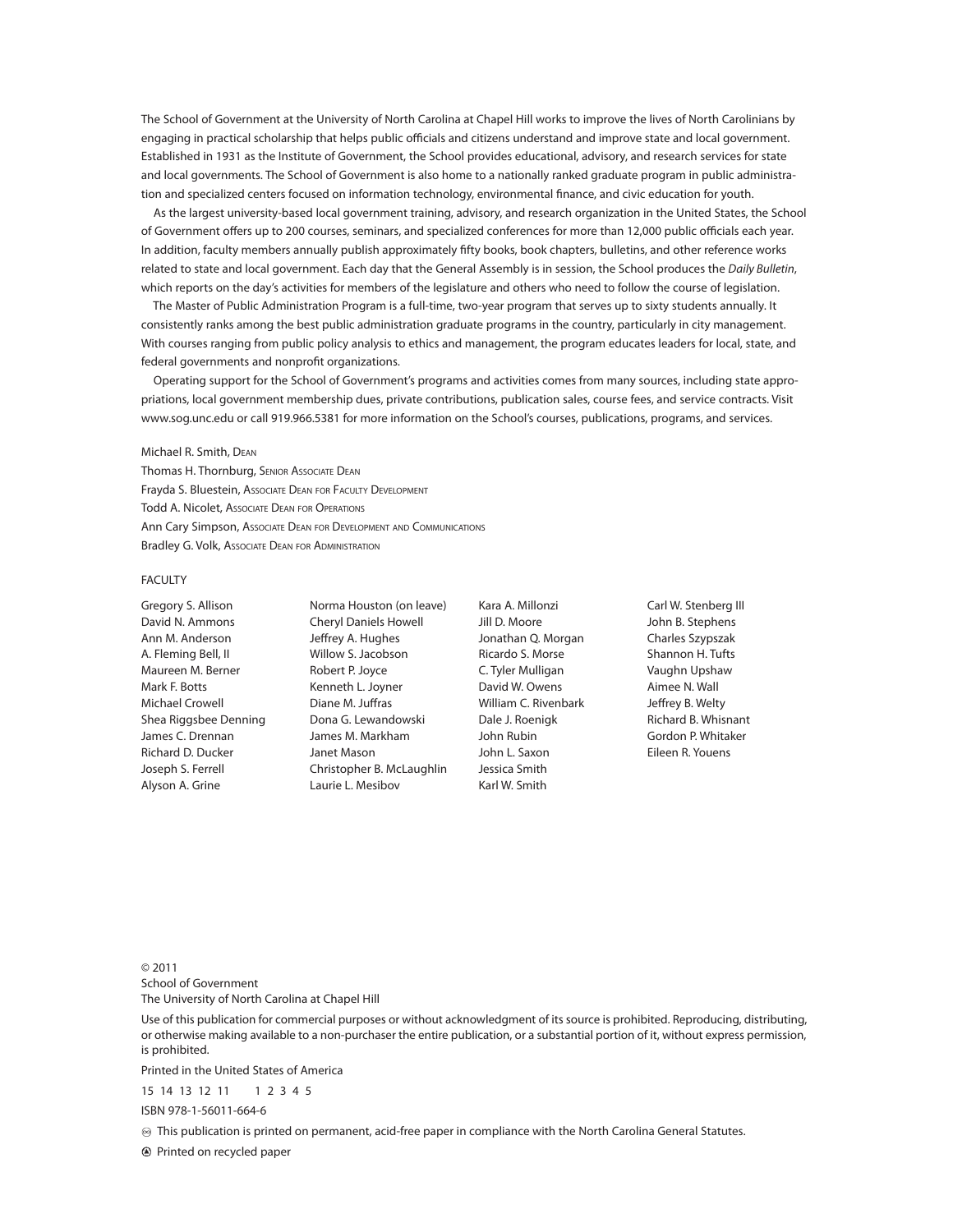### **Table of Contents\***

| <b>Preface</b>                       |                                                                                    | хi       |
|--------------------------------------|------------------------------------------------------------------------------------|----------|
| Chapter 1                            |                                                                                    |          |
|                                      | <b>Overview of Manual</b>                                                          | $1 - 1$  |
| 1.1                                  | <b>Purpose of Manual</b>                                                           | $1 - 1$  |
| 1.2                                  | Terminology Used in this Chapter                                                   | $1 - 2$  |
| 1.3                                  | <b>Involuntary Commitment</b>                                                      | $1-3$    |
| 1.4                                  | <b>Voluntary Admission</b>                                                         | $1 - 5$  |
| 1.5                                  | Commitments and Admissions through the Criminal<br>Justice System                  | $1 - 6$  |
| 1.6                                  | <b>Collateral Consequences</b>                                                     | $1 - 6$  |
| 1.7                                  | Admissions Not Requiring Judicial Review                                           | $1-6$    |
| 1.8                                  | Administrative Office of the Courts Forms                                          | $1 - 7$  |
| 1.9                                  | Division of Mental Health Forms                                                    | $1 - 7$  |
|                                      | Appendix 1-1<br><b>Commitments and Admissions: Quick Summary</b>                   | $11 - 8$ |
| Chapter 2<br><b>Health Treatment</b> | <b>Involuntary Commitment of Adults and Minors for Mental</b>                      | $2 - 1$  |
| 2.1                                  | Overview of Involuntary Commitment Process                                         | $2 - 3$  |
| 2.2                                  | Terminology Used in this Chapter                                                   | $2 - 6$  |
| 2.3                                  | <b>Involuntary Commitment: Prehearing Procedures</b>                               | $2 - 8$  |
| 2.4                                  | Outpatient Commitment Recommended by Physician or<br>Eligible Psychologist Affiant | $2 - 9$  |
| 2.5                                  | <b>Attorney Representation</b>                                                     | $2 - 20$ |
| 2.6                                  | <b>Initial Hearing</b>                                                             | $2 - 23$ |
| 2.7                                  | Disposition                                                                        | $2 - 40$ |

<sup>\*</sup> Each chapter contains a detailed listing of contents.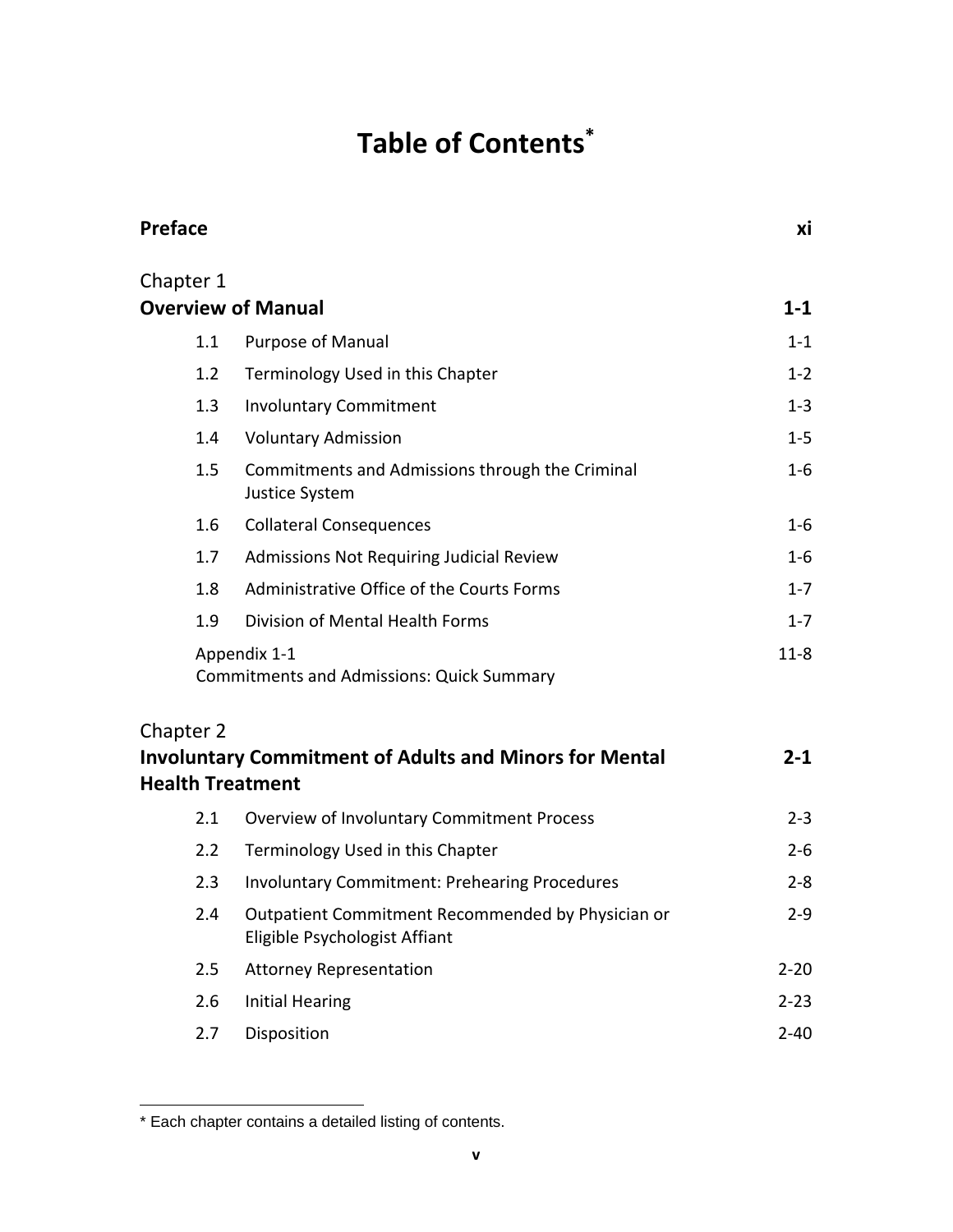|           | 2.8  | <b>Outpatient Commitment Supplemental Hearings</b>                                                            | $2 - 44$ |
|-----------|------|---------------------------------------------------------------------------------------------------------------|----------|
|           | 2.9  | Rehearings for Inpatient Commitment                                                                           | $2 - 46$ |
|           | 2.10 | Rehearings for Outpatient Commitment                                                                          | $2 - 48$ |
|           | 2.11 | Special Emergency Procedure                                                                                   | $2 - 49$ |
|           | 2.12 | Appeal                                                                                                        | $2 - 50$ |
|           |      | Appendix 2-1<br>Involuntary Commitment for Mental Health Treatment:<br>Checklist for Respondents' Attorneys   | $2 - 57$ |
|           |      | Appendix 2-2<br>Memorandum to Magistrates                                                                     | $2 - 58$ |
| Chapter 3 |      | <b>Involuntary Commitment of Adults and Minors for Substance</b><br><b>Abuse Treatment</b>                    | $3-1$    |
|           | 3.1  | <b>Substance Abuse Commitment</b>                                                                             | $3 - 2$  |
|           | 3.2  | Terminology Used in this Chapter                                                                              | $3 - 3$  |
|           | 3.3  | <b>Involuntary Substance Abuse Commitment</b>                                                                 | $3 - 4$  |
|           | 3.4  | <b>Attorney Representation</b>                                                                                | $3 - 8$  |
|           | 3.5  | Hearings                                                                                                      | $3 - 9$  |
|           | 3.6  | Disposition                                                                                                   | $3 - 13$ |
|           | 3.7  | <b>Supplemental Hearings</b>                                                                                  | $3 - 16$ |
|           | 3.8  | Rehearings                                                                                                    | $3 - 18$ |
|           | 3.9  | Discharge by Area Authority or Physician                                                                      | $3 - 19$ |
|           | 3.10 | <b>Emergency Procedure for Violent Individuals</b>                                                            | $3 - 19$ |
|           | 3.11 | Appeal                                                                                                        | $3 - 20$ |
|           | 3.12 | <b>Public Intoxication</b>                                                                                    | $3 - 21$ |
|           |      | Appendix 3-1<br>Involuntary Commitment for Substance Abuse Treatment:<br>Checklist for Respondents' Attorneys | $3 - 23$ |

#### Chapter 4

| <b>Voluntary Admission of Adults for Substance Abuse Treatment</b> | $4 - 1$ |
|--------------------------------------------------------------------|---------|
| 4.1 Voluntary Admission for Substance Abuse Treatment              | 4-1     |
| 4.2 Terminology Used in this Chapter                               | 4-1     |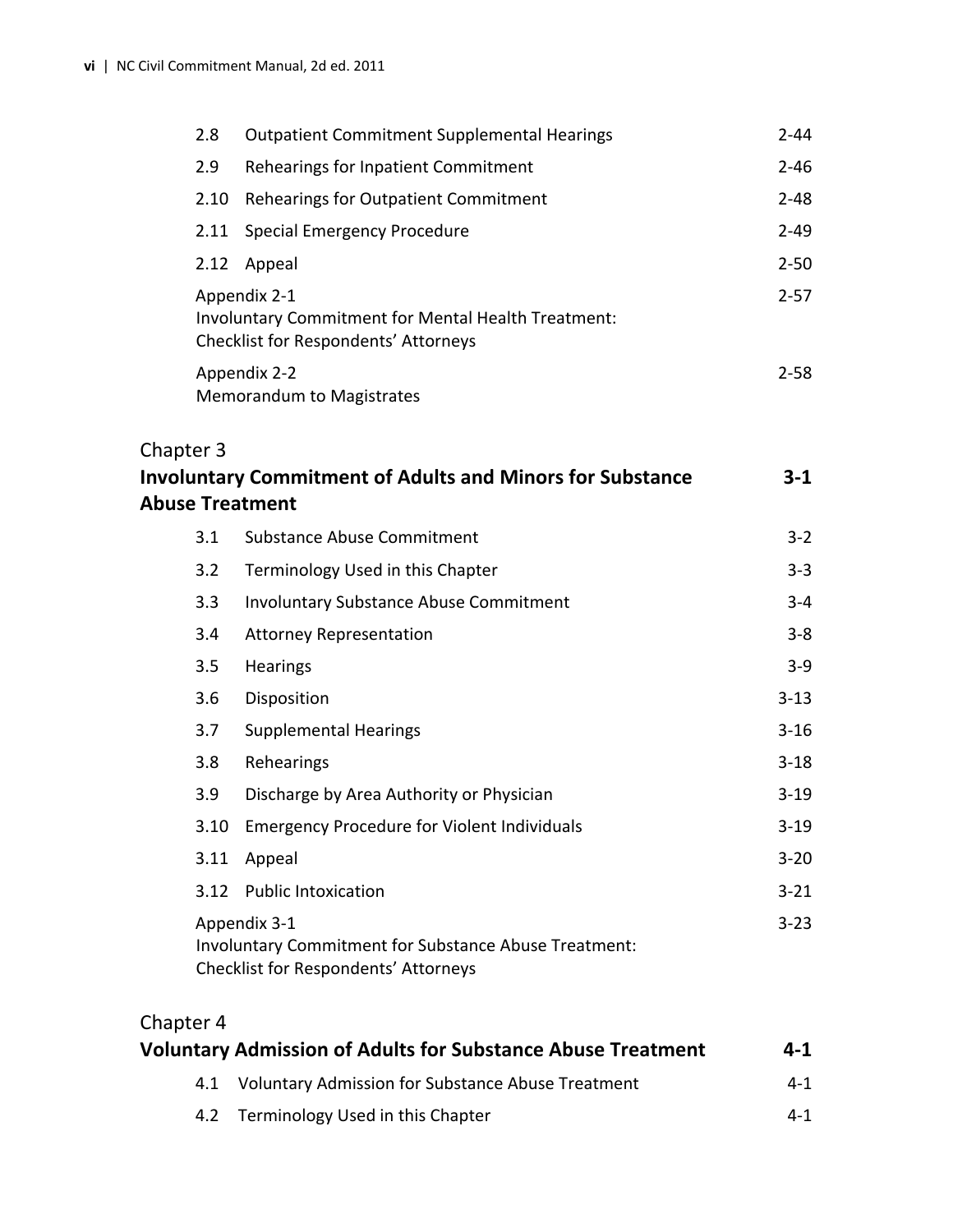|      | 4.3 Admission and Treatment of Family Unit                                              | $4 - 2$ |
|------|-----------------------------------------------------------------------------------------|---------|
| 4.4  | Voluntary Admission of Incompetent Adult                                                | $4 - 2$ |
| 4.5  | No Admission by Advance Instruction                                                     | $4 - 2$ |
| -4.6 | No Admission by Health Care Power of Attorney                                           | $4 - 3$ |
| 4.7  | Negotiating a Voluntary Admission When Substance Abuse<br><b>Commitment Recommended</b> | $4 - 3$ |

### Chapter 5<br>Voluntary

| <b>Voluntary Admission of Incompetent Adults</b> |                                         | $5 - 1$ |
|--------------------------------------------------|-----------------------------------------|---------|
|                                                  | Overview<br>5.1                         | $5 - 1$ |
|                                                  | Terminology Used in this Chapter<br>5.2 | $5 - 2$ |
|                                                  | Admission by Consent of Guardian<br>5.3 | $5 - 3$ |
|                                                  | <b>Evaluation for Admission</b><br>5.4  | $5 - 4$ |
|                                                  | <b>Attorney Representation</b><br>5.5   | $5 - 4$ |
|                                                  | <b>Hearings</b><br>5.6                  | $5 - 5$ |
|                                                  | Appeal<br>5.7                           | $5 - 7$ |
|                                                  |                                         |         |

# Chapter 6<br>Voluntary

| <b>Voluntary Admission of Minors</b> |              | $6 - 1$ |
|--------------------------------------|--------------|---------|
|                                      | 6.1 Overview | $6 - 2$ |

|     | 6.2 Terminology Used in this Chapter   | $6 - 2$  |
|-----|----------------------------------------|----------|
| 6.3 | Procedures for Admission and Discharge | $6 - 3$  |
| 6.4 | Duties of Clerk of Superior Court      | $6-4$    |
| 6.5 | Duties of Attorney for Minor           | $6 - 5$  |
| 6.6 | <b>Hearings</b>                        | $6 - 7$  |
| 6.7 | Treatment                              | $6 - 11$ |
| 6.8 | Rehearings                             | $6 - 11$ |
| 6.9 | Discharge and Conditional Release      | $6 - 12$ |
|     | 6.10 Emergency Admission               | $6 - 13$ |

| Chapter 7 |                                                       |       |
|-----------|-------------------------------------------------------|-------|
|           | Automatic Commitment-Not Guilty by Reason of Insanity | $7-1$ |
|           | 7.1 Overview                                          | $7-2$ |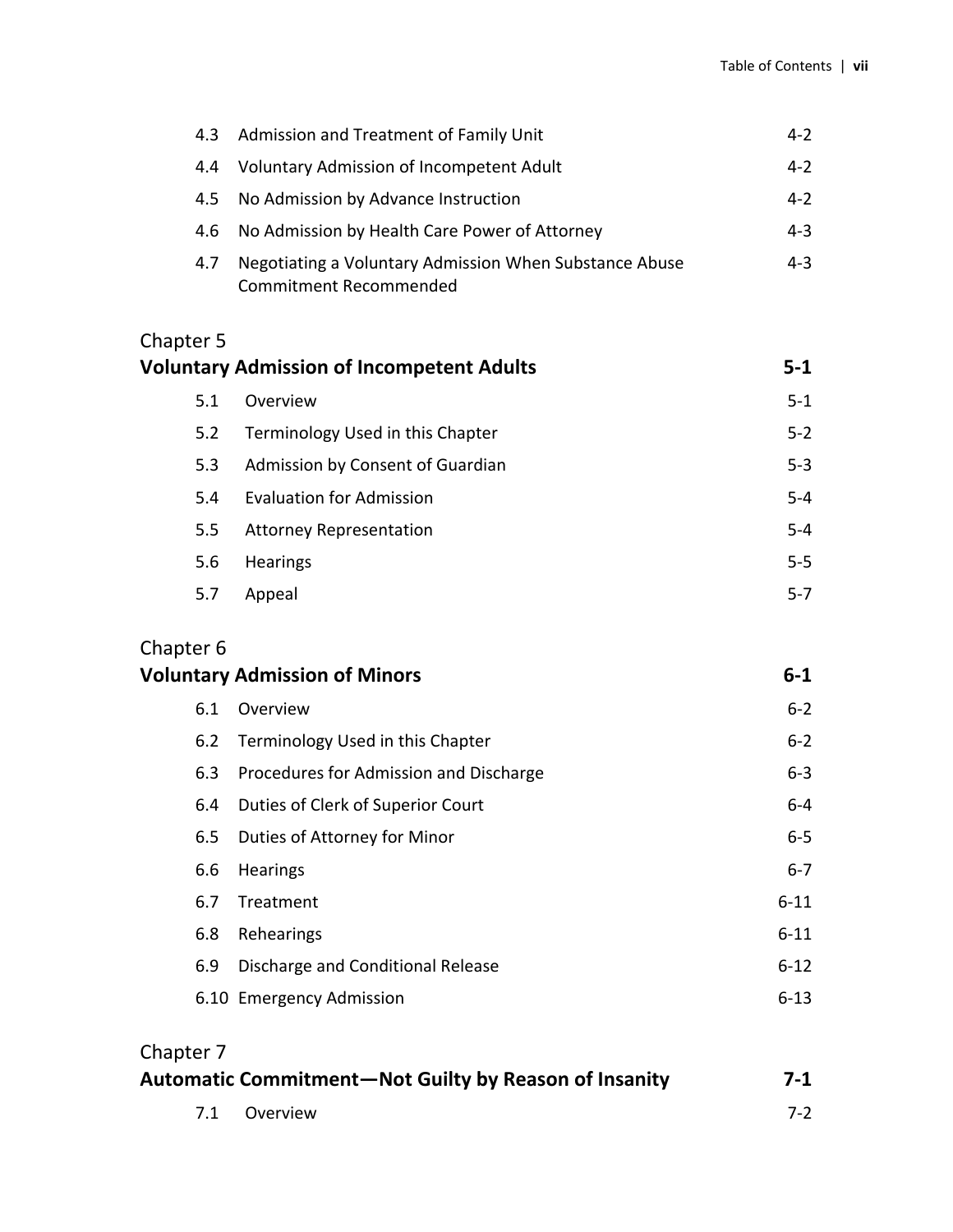| 7.2 | Terminology Used in this Chapter                 | $7-3$ |
|-----|--------------------------------------------------|-------|
| 7.3 | Characterization of Offense                      | $7-3$ |
| 7.4 | Temporary Restraint Pending 15A-1321 Proceedings | 7-4   |
| 7.5 | <b>Commitment Hearing Under Chapter 122C</b>     | 7-4   |
| 7.6 | Disposition                                      | $7-9$ |
| 7.7 | Rehearings                                       | $7-9$ |
| 7.8 | Discharge or Conditional Release                 | 7-10  |

# Chapter 8<br> **Commitm**

|      | <b>Commitment of Defendants Found Incapable of Proceeding</b>     | 8-1      |
|------|-------------------------------------------------------------------|----------|
| 8.1  | Overview                                                          | $8 - 2$  |
| 8.2  | North Carolina Defender Manual: Capacity to Proceed               | $8 - 2$  |
| 8.3  | Terminology Used in this Chapter                                  | $8 - 3$  |
| 8.4  | Applicability to Adults and Juveniles Alleged to<br>Be Delinquent | $8 - 4$  |
| 8.5  | Determination of Incapacity to Proceed                            | $8 - 4$  |
| 8.6  | Referral of Defendant for Civil Commitment Proceedings            | $8 - 8$  |
| 8.7  | <b>Attorney Representation</b>                                    | $8 - 10$ |
| 8.8  | <b>Preparation for Hearing</b>                                    | $8 - 10$ |
| 8.9  | Hearings                                                          | $8 - 11$ |
| 8.10 | <b>Dispositional Alternatives</b>                                 | $8 - 13$ |
| 8.11 | Rehearings                                                        | $8 - 14$ |
| 8.12 | <b>Termination of Commitment</b>                                  | $8 - 14$ |
| 8.13 | Supplemental Hearings in Criminal Court                           | $8 - 15$ |
| 8.14 | Defendant's Return to Stand Trial Upon Regaining Capacity         | $8 - 15$ |
|      | Appendix 8-1<br>Capacity and Commitment Flowchart                 | $8 - 16$ |

#### Chapter 9

| <b>Involuntary Commitment and Voluntary Admission of Inmates</b> |                                   | $9 - 1$ |
|------------------------------------------------------------------|-----------------------------------|---------|
| 9.1                                                              | Overview                          | $9 - 1$ |
| 9.2                                                              | Terminology Used in this Chapter  | $9 - 1$ |
| 9.3                                                              | Involuntary Commitment of Inmates | $9 - 2$ |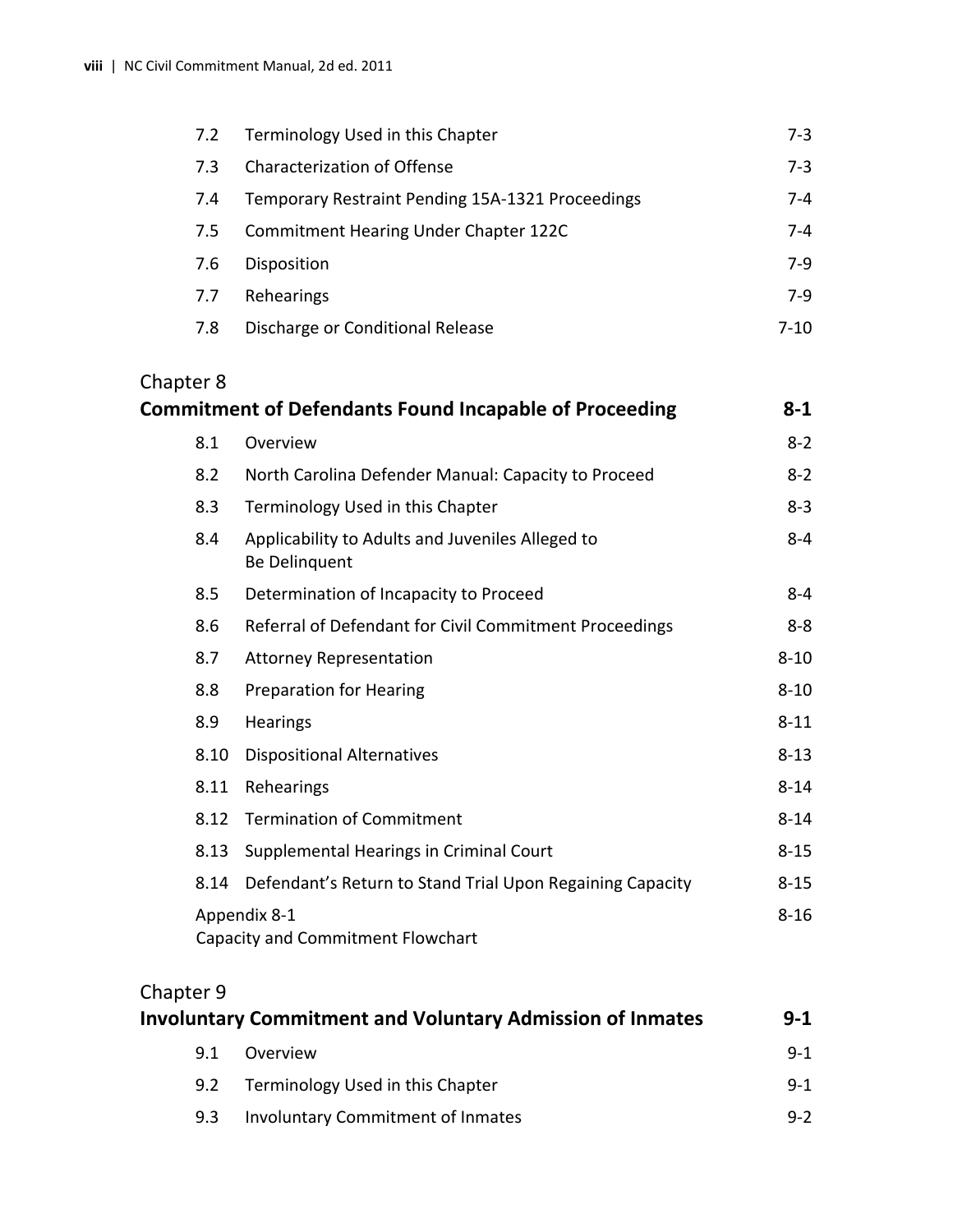| 9.4                   | Attorney Meeting with Inmate-Respondent                                                                                 | $9 - 3$   |
|-----------------------|-------------------------------------------------------------------------------------------------------------------------|-----------|
| 9.5                   | <b>Termination of Commitment</b>                                                                                        | $9 - 4$   |
| 9.6                   | Voluntary Admission and Discharge of Inmates                                                                            | $9 - 4$   |
| Chapter 10            |                                                                                                                         |           |
|                       | <b>Voluntary Admission of Competent Adults for Treatment of</b>                                                         | $10-1$    |
| <b>Mental Illness</b> |                                                                                                                         |           |
|                       | 10.1 Overview                                                                                                           | $10-1$    |
|                       | 10.2 Procedures for Admission and Discharge                                                                             | $10 - 1$  |
|                       | 10.3 Collateral Proceedings                                                                                             | $10-3$    |
| Chapter 11            |                                                                                                                         |           |
|                       | <b>Admission for Mental Health Treatment Pursuant to Advance</b><br><b>Instruction or Health Care Power of Attorney</b> | $11 - 1$  |
|                       | 11.1 Overview                                                                                                           | $11 - 1$  |
|                       | 11.2 Terminology Used in this Chapter                                                                                   | $11 - 2$  |
|                       | 11.3 Admission Pursuant to Advance Instruction                                                                          | $11-3$    |
|                       | 11.4 Admission Pursuant to Health Care Power of Attorney                                                                | $11 - 4$  |
| Chapter 12            |                                                                                                                         |           |
| of Commitment         | <b>Advising Clients on Collateral Matters and Consequences</b>                                                          | $12 - 1$  |
|                       | 12.1 Overview                                                                                                           | $12 - 1$  |
|                       | 12.2 Terminology Used in this Chapter                                                                                   | $12 - 1$  |
| 12.3                  | Firearm Ownership and Possession                                                                                        | $12 - 2$  |
| 12.4                  | <b>Driving Privileges</b>                                                                                               | $12 - 5$  |
| 12.5                  | <b>Restrictions on Patient Rights</b>                                                                                   | $12-6$    |
| 12.6                  | Expunction of Minors' Records of Admission and<br>Commitment                                                            | $12 - 8$  |
| 12.7                  | <b>Civil Rights and Remedies</b>                                                                                        | $12 - 8$  |
|                       | Appendix 12-1<br><b>Involuntary Commitments and Federal Firearms Disabilities</b>                                       | $12 - 10$ |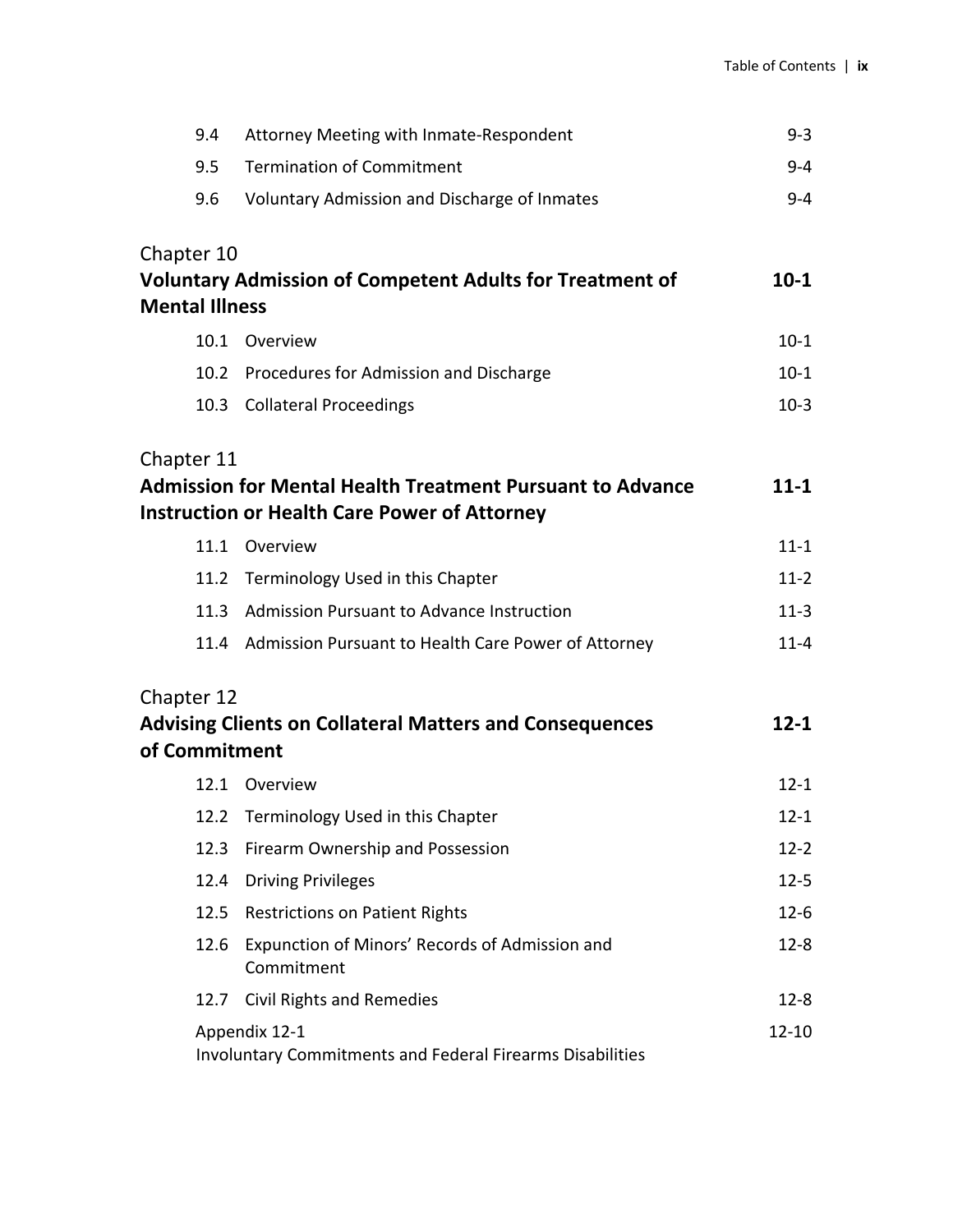#### Appendix A **Forms**

Administrative Office of the Courts (AOC) Forms

Department of Health and Human Services, Division of Mental Health, Developmental Disabilities, and Substance Abuse Services (DMH) Forms

#### Appendix B

#### **Motions**

Sample Motions

### Appendix C

#### **Working with Clients**

Judith L. Kornegay, "Working with Clients," *from* Training in Civil Commitment Law: Representing People Facing Commitment (Feb. 21–22, 2003)

#### Appendix D

#### **Involuntary Commitment and the Federal Gun Control Act**

Robert Stranahan, "Involuntary Commitment and the Federal Gun Control Act," *from* Second Annual Civil Commitment Conference (Jan. 23, 2004)

#### Appendix E **Common Abbreviations**

Common Abbreviations (source unknown)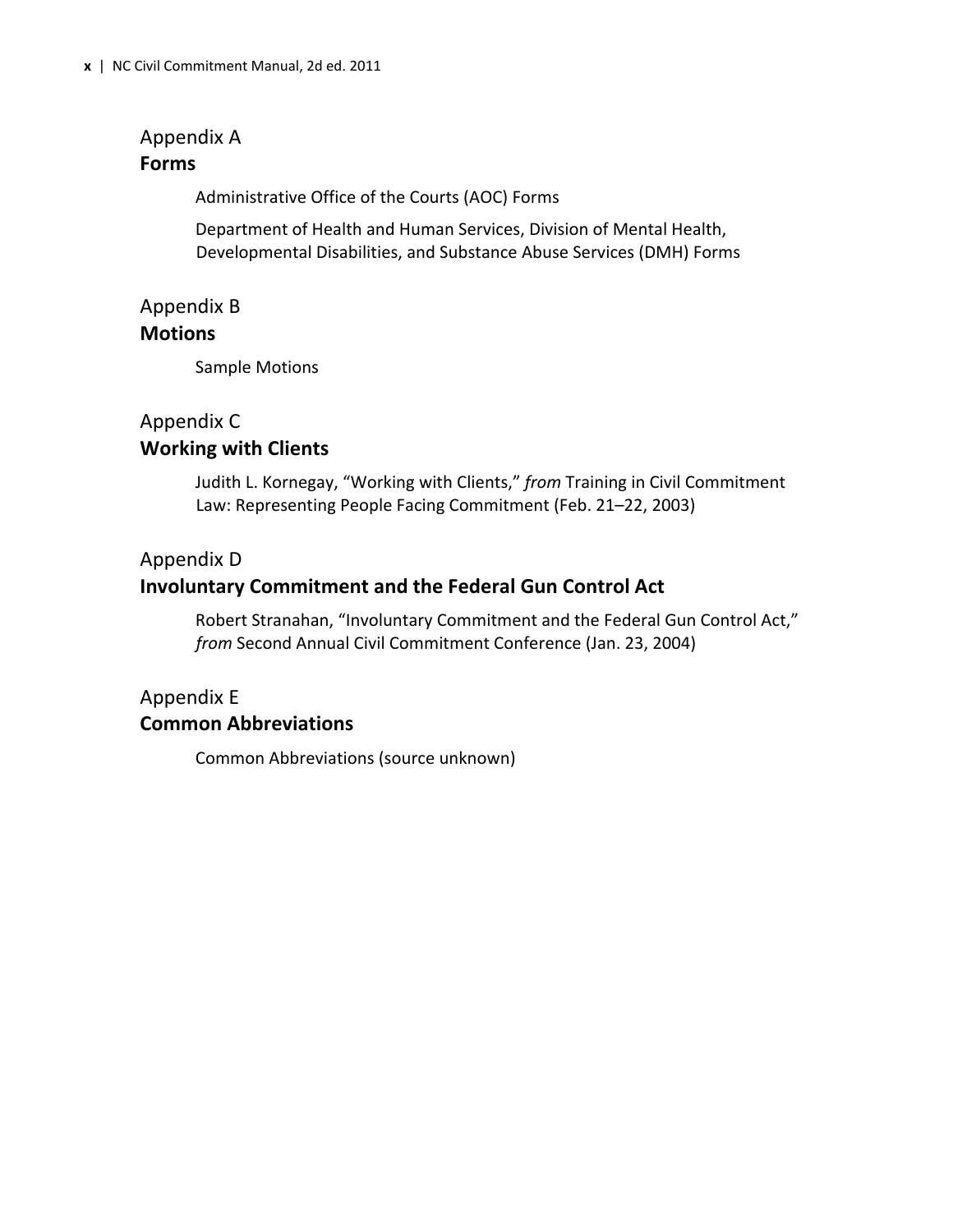#### **Preface to the Second Edition**

We are proud to release this second edition of the North Carolina Civil Commitment Manual. Our aim has been to create a clear, usable resource for attorneys appointed to represent respondents in civil commitment cases. We hope this edition of the manual continues to meet that goal. We also hope the manual will be a useful source of information for others who work in this challenging area.

We have the honor of writing this preface, but much of the credit for the manual belongs to others. First, the manual reflects the extraordinary work of the first edition's lead author, Lou Newman, who practiced law for many years in Wake County. She had just the right combination of qualities to get the project off the ground: experience as a respondent's attorney, expertise in the law, and a talent for synthesizing the valuable input we received from the editorial board on the first edition.

Second, thanks go to Rob Stranahan, Special Counsel, Central Regional Hospital, who read drafts of this edition, and to the members of the first edition's editorial board— Mark F. Botts, Associate Professor of Public Law and Government, UNC School of Government; Becky C. Zogry, Esq., Kernersville, NC; Judith L. Kornegay, Esq., Rocky Mount, NC; Willia G. Mills, Special Counsel, John Umstead Hospital; Rob Stranahan; and Eric J. Zogry, Juvenile Defender, Office of Indigent Defense Services. They volunteered their time to review each chapter, offer their insights into the civil commitment process, and endure long meetings to see the manual to its conclusion.

Third, we gratefully acknowledge the talents and contributions of Kathryn Burke, legal editor, who read, scrutinized, tightened, and improved every aspect of our work.

Last, this manual would not have been possible without the support of the Office of Indigent Defense Services and the UNC School of Government. Their collaboration on this and other educational projects has enhanced the resources available to indigent defense attorneys and has improved the service that indigent defenders are able to provide their clients. We also want to thank Owen Dubose, Katrina Hunt, Kevin Justice, and Angela Williams with the publications division of the School of Government for their assistance in designing, producing, and distributing the manual.

Comments and suggestions are welcome. They may be sent to John Rubin at the School of Government, CB #3330, Knapp Building, The University of North Carolina at Chapel Hill, Chapel Hill, North Carolina, 27599-3330. He also can be reached by telephone at (919) 962-2498 or by e-mail at  $\pi$ ubin@sog.unc.edu.

Respondents' counsel who have additional questions about civil commitment cases are encouraged to contact Ben Turnage. He may be reached by telephone: (919) 731-3437;